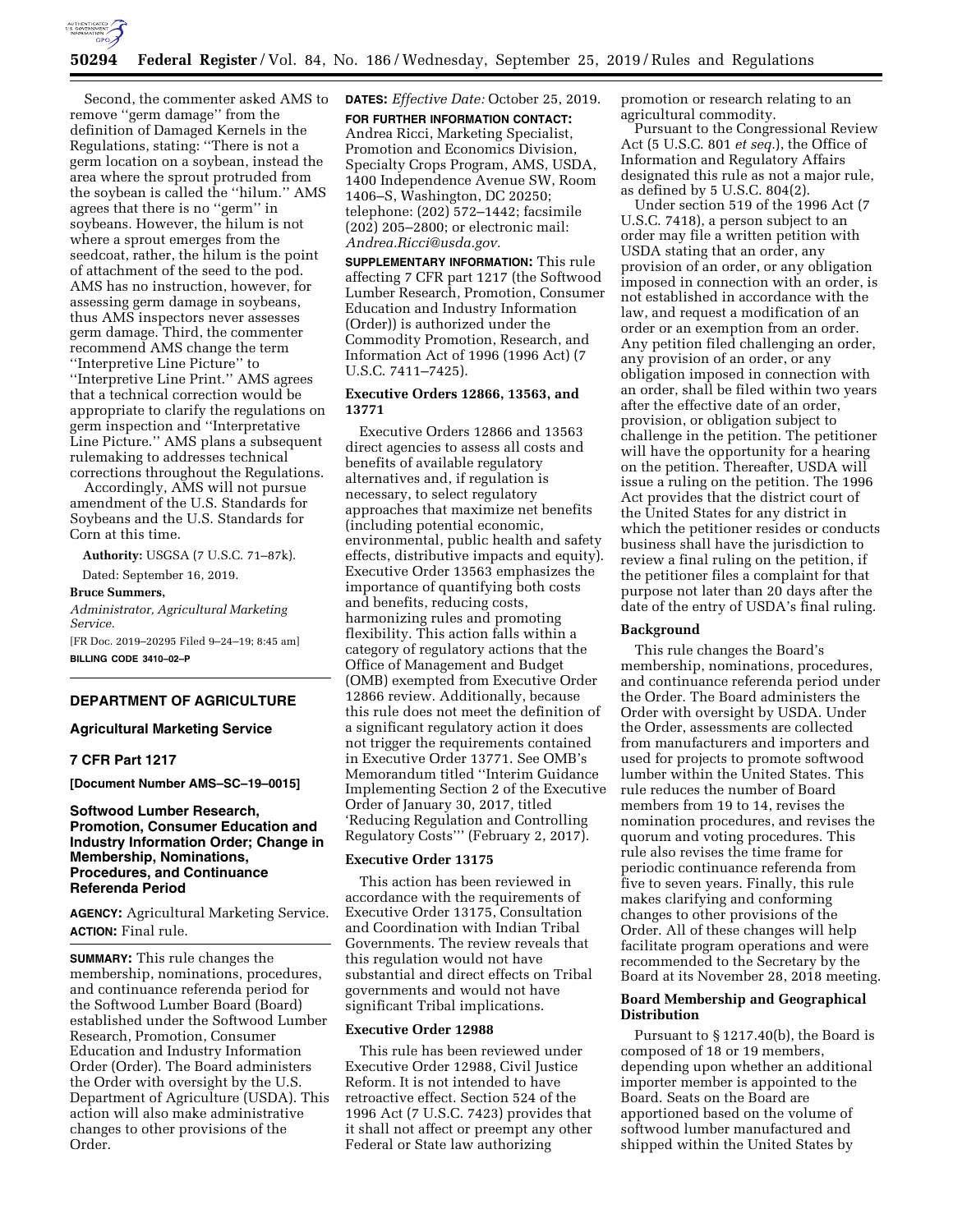domestic manufacturers and the volume of softwood lumber imported into the United States. Seats are also apportioned based on size of operation within each geographic region as specified herein. Large manufacturers are those who account for the top twothirds of the total annual volume of assessable softwood lumber and small manufacturers are those who account

for the remaining one-third of the total annual volume of assessable softwood lumber, based on a three-year average.

Table 1 shows the current structure of the Board. Of the 19 total Board seats, 12 are held by domestic manufacturers and seven are held by importers, six of whom are Canadian. Of the 12 domestic manufacturers, six represent the U.S. South (two large and four small), five

represent the U.S. West (four large and one small), and one represents the Northeast and Lake States. Of the six Canadian importers, four represent Canada West (three large and one small) and two represent Canada East (one large and one small). An additional importer member may be appointed to represent all other importing countries other than Canada.

| Table 1. Current Board structure |                        |             |             |                 |                |  |  |  |  |
|----------------------------------|------------------------|-------------|-------------|-----------------|----------------|--|--|--|--|
|                                  | Domestic manufacturers |             |             |                 |                |  |  |  |  |
| Region                           |                        | U.S. South  | U.S. West   |                 | U.S. NE & Lake |  |  |  |  |
| Size                             | Large                  | Small       | Large       | Small           | Any size       |  |  |  |  |
| Seats                            | 2<br>4<br>4            |             |             |                 |                |  |  |  |  |
| Region Totals                    | 5<br>6                 |             |             |                 |                |  |  |  |  |
| Grand Total                      | 12                     |             |             |                 |                |  |  |  |  |
| Board<br>seats                   |                        |             |             |                 |                |  |  |  |  |
|                                  | Importers              |             |             |                 |                |  |  |  |  |
| Region                           |                        | Canada West | Canada East | Other importers |                |  |  |  |  |
| Size                             | Large                  | Small       | Large       | Small           | Any size       |  |  |  |  |
| Seats                            | 3                      |             |             |                 |                |  |  |  |  |
| Region Totals                    | 4                      |             |             | $\mathcal{D}$   |                |  |  |  |  |
| Grand Total                      |                        |             |             |                 |                |  |  |  |  |

Section  $1217.40(c)(1)$  requires that, in each five-year period, the Board review, based on a three-year average, the geographical distribution of the volume of softwood lumber manufactured and shipped within the United States by domestic manufacturers and the volume of softwood lumber imported into the United States. Section 1217.40(c)(2) requires that the Board also review, based on a three-year average, the distribution of the size of operations within each region. Section  $1217.40(c)(3)$  specifies that, if warranted, the Board may recommend to the Secretary the reapportionment of its membership to reflect changes in the

geographical distribution of the volume of softwood lumber manufactured and shipped within the United States by domestic manufacturers and the volume of softwood lumber imported into the United States. The number of Board members may also be changed. Any changes in Board composition shall be implemented by the Secretary through rulemaking.

Pursuant to § 1217.40, the Board evaluated the geographic distribution of softwood lumber by region, based on a three-year average (2015–2017). The Board utilized data from Forest Economic Advisors<sup>1</sup> to evaluate the regional distribution of assessable

softwood lumber. The results of this evaluation are shown in Table 2. Based on a three-year average (2015–2017), the volume of assessed softwood lumber was largest in the U.S. South and U.S. West regions, at 36 percent and 30 percent, respectively, of the total assessed volume over all regions. Canada West followed with 20 percent of the total assessed volume. In these three regions, assessed volume by large entities made up the majority of assessed regional volume. In all other regions, assessed volume by small entities was either equal to or greater than the assessed volume by large entities.

<sup>1</sup>Forest Economic Advisors, LLC. FEA is an owner-operated company comprised of experienced

and informed analysts covering the forest products industry. FEA applies rigorous economic analysis

and delivers actionable information though their third-party forecasts and monthly advisors.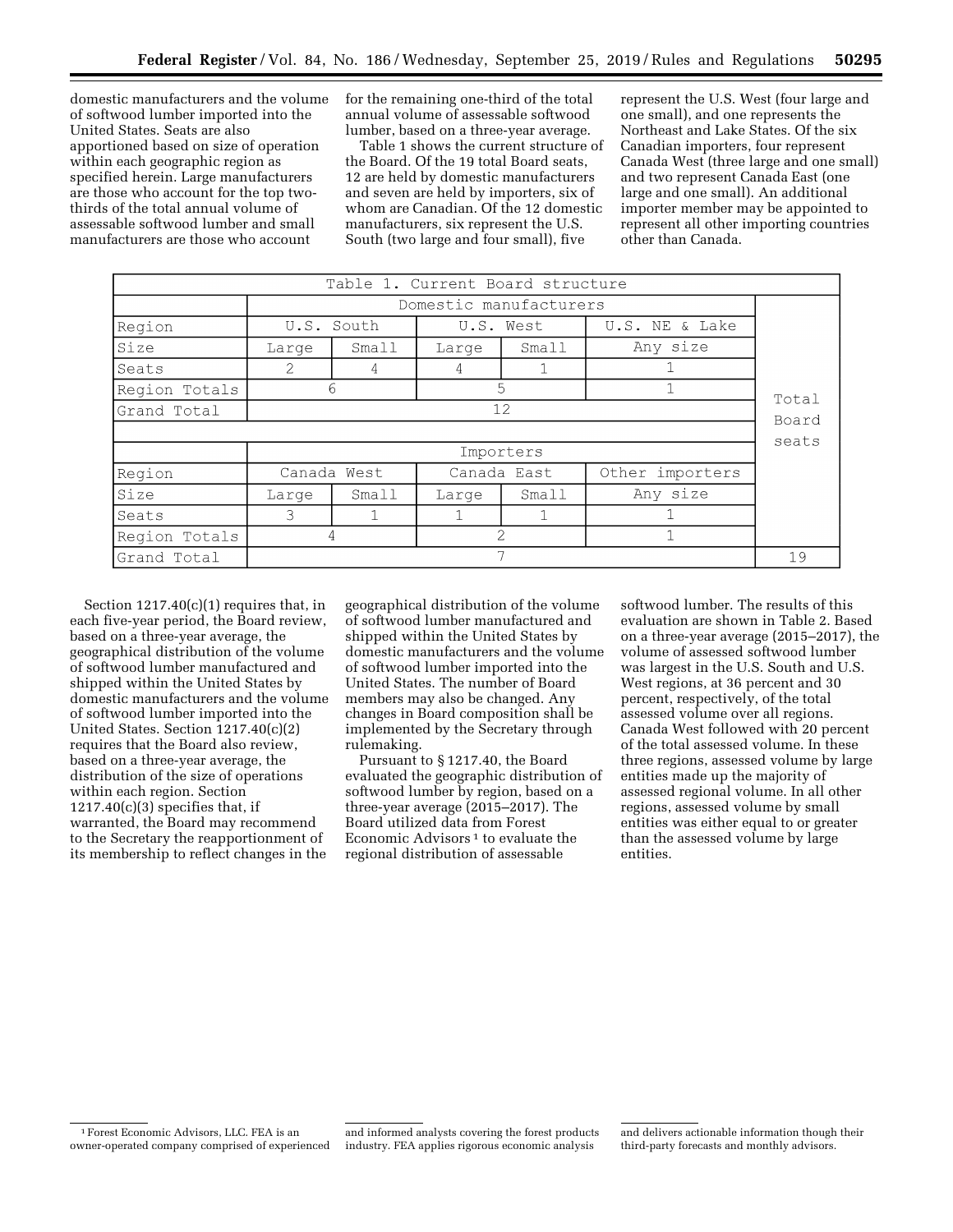|                                                              |                        | Table 2. Three-year average of assessed softwood lumber volume by regions (2015-2017) |       |             |       |                 |                   |       |       |                   |
|--------------------------------------------------------------|------------------------|---------------------------------------------------------------------------------------|-------|-------------|-------|-----------------|-------------------|-------|-------|-------------------|
|                                                              | Domestic manufacturers |                                                                                       |       |             |       |                 |                   |       |       |                   |
| Region                                                       | U.S. South             |                                                                                       |       | U.S. West   |       |                 | NE & Lake<br>U.S. |       |       |                   |
| Size                                                         | Large                  | Small                                                                                 | Total | Large       | Small | Total           | Large             | Small | Total |                   |
| Assessed<br>volume (bbf)                                     | 9.42                   | 4.49                                                                                  | 13.91 | 7.69        | 4.06  | 11.75           | 0.32              | 0.55  | 0.87  | Total<br>assessed |
| Portion of<br>Total                                          | 68%                    | 32%                                                                                   | 36%   | 65%         | 35%   | 30%             | 37%               | 63%   | 2%    | volume<br>(bbf)   |
|                                                              |                        |                                                                                       |       |             |       |                 |                   |       |       |                   |
|                                                              | Importers              |                                                                                       |       |             |       |                 |                   |       |       |                   |
| Region                                                       | Canada West            |                                                                                       |       | Canada East |       |                 | Outside Canada    |       |       |                   |
| Size                                                         | Large                  | Small                                                                                 | Total | Large       | Small | Total           | Large             | Small | Total |                   |
| Assessed<br>volume (bbf)                                     | 6.14                   | 1.76                                                                                  | 7.90  | 2.01        | 2.00  | 4.01            | $\mathbf{0}$      | 0.34  | 0.34  | 38.78             |
| Portion of<br>Total                                          | 78%                    | 22%                                                                                   | 20%   | 50%         | 50%   | 10 <sup>8</sup> | 0 <sup>°</sup>    | 100%  | 1%    | 100%              |
| Softwood Lumber Board; Forest Economic Advisors.<br>Sources: |                        |                                                                                       |       |             |       |                 |                   |       |       |                   |

From this evaluation, the Board recommended revising the Board membership from 19 current seats to 14 seats for the 2021 term of office, of which six members must represent large manufacturers or importers, four must represent small manufacturers or importers, and four may represent any size manufacturers or importers. Of the four representing any size manufacturer or importer, at least two of these members must represent small manufacturers or importers. The Board recommended adding more flexibility to the Order in terms of certain seats being open to representatives of any size manufacturer or importer. This will allow the Board to better adjust in the

future to shifts in the size of operations within a region.

The Board also took into consideration the consolidation in the softwood lumber industry since the inception of the Order. The Board has indicated that the number of companies eligible to be represented on the Board has declined. According to the Board, there were about 290 entities eligible to be represented on the Board in 2013, and about 210 entities in 2018. The Board has faced challenges securing enough nominees for membership on the Board. This compelled the Board to consider a reduction in Board membership.

The Board seats are revised as follows: Ten domestic manufacturers

seats, of which five members must be from the U.S. South Region (two large, two small, and one manufacturer of any size), four members must be from the U.S. West Region (two large, one small, and one manufacturer of any size), and one member from the Northeast and Lake States Region. Importers will have four seats on the Board (two large, one small, and one importer of any size) with a minimum of two from Canada West Region, a minimum of one from Canada East Region and the remaining member may be from Canada West, Canada East or offshore Regions. Table 3 illustrates this categorization of seats in the revised Board structure.

|               |                                                                      |             |             |  |  | Table 3. Proposed Board structure |       |       |          |  |
|---------------|----------------------------------------------------------------------|-------------|-------------|--|--|-----------------------------------|-------|-------|----------|--|
|               | Domestic manufacturers                                               |             |             |  |  |                                   |       |       |          |  |
| Region        | U.S. South<br>U.S. West                                              |             |             |  |  | U.S. NE & Lake                    |       |       |          |  |
| Size          | Any size<br>Any size<br>Small<br>Any size<br>Small<br>Large<br>Large |             |             |  |  |                                   |       |       |          |  |
| Seats         | $\mathcal{D}$<br>2<br>2                                              |             |             |  |  |                                   |       |       |          |  |
| Region Totals | 5<br>4                                                               |             |             |  |  |                                   |       | Total |          |  |
| Grand Total   | 10                                                                   |             |             |  |  |                                   |       |       | Board    |  |
|               |                                                                      |             |             |  |  |                                   |       |       | seats    |  |
|               | Importers                                                            |             |             |  |  |                                   |       |       |          |  |
|               | Size<br>Region                                                       |             |             |  |  |                                   |       |       |          |  |
|               |                                                                      | Canada West | Canada East |  |  | Any region                        | Large | Small | Any size |  |
| Seats         |                                                                      | 2           |             |  |  |                                   | 2     |       |          |  |
| Grand Total   | 4                                                                    |             |             |  |  |                                   |       | 14    |          |  |

As the Board conducted the evaluation pursuant to § 1217.40, it also made a recommendation to align § 1217.40(a) and (c)(1) and (3) with section 515(b)(3) of the 1996 Act. (7 U.S.C. 7414(b)(3)). Section 1217.40(a) clarifies that the Board shall be apportioned based on the volume of softwood lumber *production* that is manufactured and shipped within the United States by domestic manufacturers. Section 1217.40(c)(1) and (3), respectively, specify that the Board shall review, based on a threeyear average, the geographical distribution of the volume of softwood lumber *produced* and shipped within the United States by domestic manufacturers, and that the Board shall make recommendations to revise its structure based on this review.

Additionally, the Board recommended that U.S. Board members reside in the region they represent. This will ensure that entities from outside the U.S. that own softwood lumber entities within the U.S. could represent a U.S. region on the Board only if the

individual seeking nomination resides in the respective region. The Board will review the USDA Advisory Committee on Research and Promotion Background Information Form AD–755 to determine in which Region each nominee resides.

According to the Board, this action should make the reduced number of seats easier to fill and reflect the current distribution of the industry.

The Board recommended a transitional approach to reduce the Board from 19 members to 14 members over a three-year period. The 2019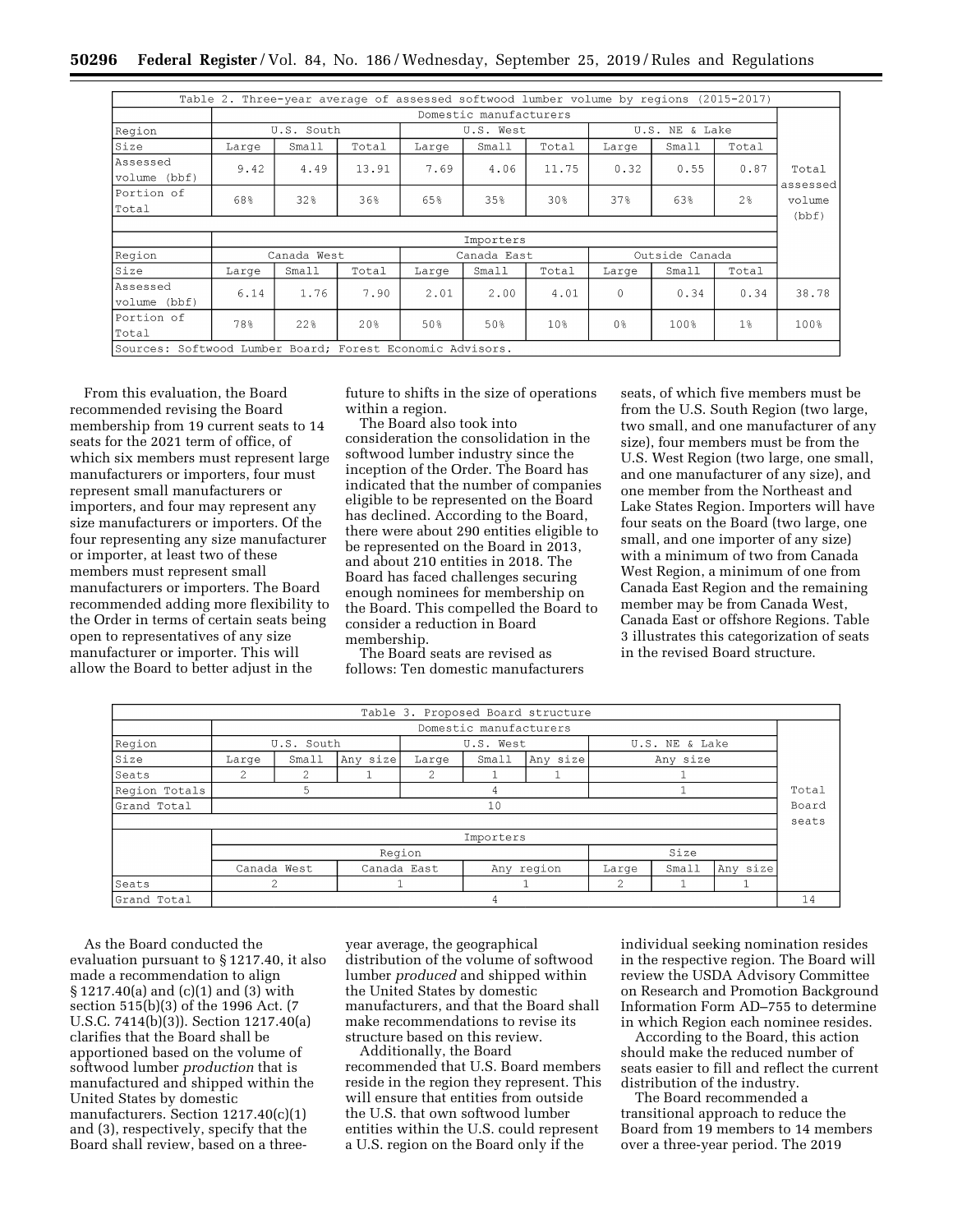Board currently has 19 members. The 2020 Board will have 16 members consisting of five domestic manufacturer members representing the U.S. South Region (two large and three small), five representing the U.S. West Region (four large and one small) and one representing the Northeast and Lake States. Of the five Canadian importers (three large and two small), there will be three from the Canada West Region and two from the Canada East Region. The non-Canadian importer seat will not be filled in 2020 (when the current member reaches tenure).

The 2021 Board will have 14 members consisting of five domestic manufacturer members representing the U.S. South Region (two large, two small and one manufacturer of any size), four members representing the U.S. West Region (two large, one small and one manufacturer of any size) and one representing the Northeast and Lake States. Of the four Canadian importers (two large, one small and one importer of any size), there will be two from the Canada West Region and one from the Canada East Region. The remaining member may be from Canada West, Canada East or offshore Regions.

#### **Nomination Procedures**

Section 1217.41 establishes the procedures for the conduct of nominations to obtain Board nominees for appointment by the Secretary. The Board recommended to remove the procedures in § 1217.41(a) regarding the initial nominations to select the nominees for the initial Board in 2011. Section 1217.41(b) establishes an election process for nominations. In order to secure more nominees for Board seats, the Board recommended removing the election process from its nomination procedures.

The nomination procedure provides that the Board conduct outreach and solicit nominees who are interested in serving on the Board. A nominee could seek nomination to the Board for all seats for which he or she is qualified. The Board will evaluate all nominees and submit one recommended candidate for each open seat and one additional nominee for each open seat to the Secretary for consideration. Other

qualified persons interested in serving in the open seats but not recommended by the Board will be designated as other nominees for consideration by the Secretary. From the nominations made, the Secretary would appoint members of the Board.

Finally, the Board recommended a clarification to  $\S 1217.41(b)(7)$  that specifies no two members shall be employed by a single corporation, company, partnership, or any other legal entity, includes subsidiaries and affiliates thereof. Section 1217.41 will be revised accordingly.

## **Quorum and Voting Procedures**

Section 1217.44 specifies the quorum and voting procedures for the Board based on the current 19 Board members. The Board's recommendation is to revise these provisions from specific number requirements needed for a quorum and for votes to a general term ''majority'' that could apply to any size Board. Thus, the Board recommended these conforming changes to complement the reduction in Board membership. Section 1217.44 will be revised accordingly.

#### **Continuance Referenda Period**

Section 1217.81(b) specifies that the Secretary conduct a referendum of the industry for the purpose of ascertaining whether manufacturers for the U.S. market favor the continuation of the Order. The first continuance referendum was held in 2018, and 78 percent of the voters representing 94 percent of the volume voted supported continuance of the Order. The Board recommended that the period between referenda be extended from five to seven years for the purpose of efficiency. The Board would incur costs associated with referenda once every seven years rather than every five years. The Order would still permit referenda to be held at the request of the Board; at the request of 10 percent or more of the number of persons eligible to vote in a referendum; and at any time as determined by the Secretary, pursuant to § 1217.81(b)(3), (4) and (5), respectively. Section 1217.81(b) will be revised accordingly.

This rule also makes minor changes to §§ 1217.52(h) and 1217.101(l), by updating the Harmonized Tariff

Schedule (HTS) number codes. The HTS number codes are periodically updated by the United States Internal Trade Commission. Finally, this rule changes the OMB control number assigned to the previously approved information collection referenced in §§ 1217.88 and 1217.108 from 0581–0264 to 0581–0093, the correct control number assigned by OMB.

# **Final Regulatory Flexibility Act Analysis**

In accordance with the Regulatory Flexibility Act (RFA) (5 U.S.C. 601– 612), AMS is required to examine the impact of the rule on small entities. Accordingly, AMS has considered the economic impact of this action on such entities.

The purpose of the RFA is to fit regulatory actions to the scale of businesses subject to such actions so that small businesses will not be disproportionately burdened. The Small Business Administration (SBA) defines, in 13 CFR part 121, small agricultural service firms (domestic manufacturers and importers) as those having annual receipts of no more than \$7.5 million.2 The Random Lengths yearly average framing lumber composite price was \$460 per thousand board feet in 2018.<sup>3</sup> Dividing the \$7.5 million threshold that defines an agricultural service firm as small by this price results in a maximum threshold of 16.3 million board feet (mmbf) of softwood lumber per year that a domestic manufacturer or importer may ship to be considered a small entity for purposes of the RFA. Table 4 shows the number of entities and the amount of volume they represent that may be categorized as small or large based on the SBA definition.

<sup>2</sup>SBA does have a small business size standard for ''Sawmills'' of 500 employees (see *[https://](https://www.sba.gov/sites/default/files/files/Size_Standards_Table.pdf) [www.sba.gov/sites/default/files/files/Size](https://www.sba.gov/sites/default/files/files/Size_Standards_Table.pdf)*\_ *[Standards](https://www.sba.gov/sites/default/files/files/Size_Standards_Table.pdf)*\_*Table.pdf*). Based on USDA's understanding of the lumber industry, using this criterion would be impractical as sawmills often use contractors rather than employees to operate and, therefore, many mills would fall under this criterion while being, in reality, a large business. Therefore, USDA used agricultural service firm as a more appropriate criterion for this analysis. 3Random Lengths Publications, Inc.;

*[www.randomlengths.com.](http://www.randomlengths.com)*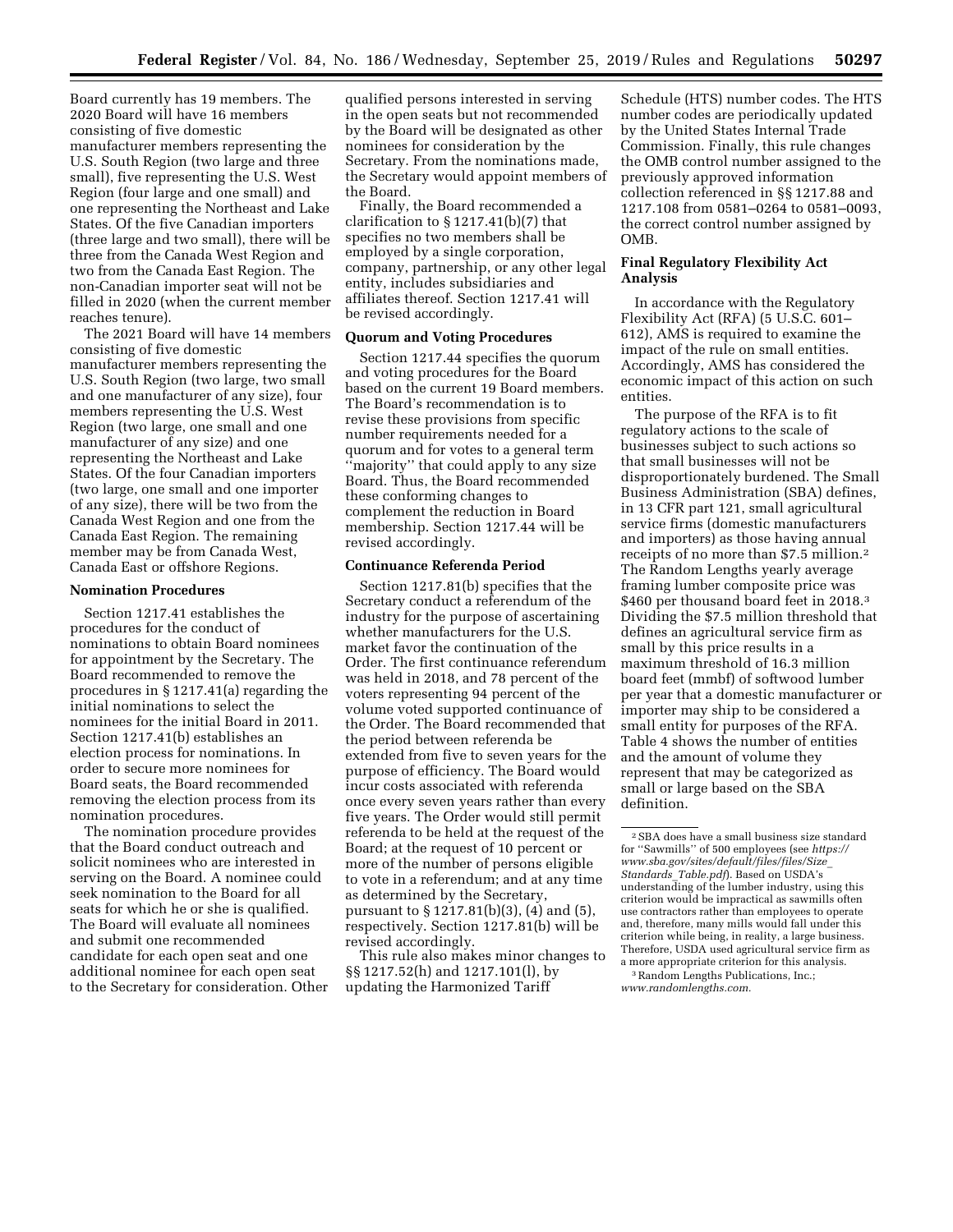| Table 4. Domestic manufacturers and importers by SBA size standards, 2018 |                                                                                    |                        |     |           |        |        |  |  |
|---------------------------------------------------------------------------|------------------------------------------------------------------------------------|------------------------|-----|-----------|--------|--------|--|--|
|                                                                           |                                                                                    | Domestic manufacturers |     | Importers | Totals |        |  |  |
|                                                                           | Entities<br>Entities<br>Entities<br>(MMBF)<br>Volume<br>(MMBF)<br>Volume<br>Volume |                        |     |           |        |        |  |  |
| Small                                                                     | 178                                                                                | 1,156                  | 753 | 919       | 931    | 2,074  |  |  |
| Large                                                                     | 334                                                                                | 33,642                 | 118 | 39,572    | 452    | 73,214 |  |  |
| Total                                                                     | 512                                                                                | 34,798                 | 871 | 40.491    | 1,383  | 75,288 |  |  |
| Sources: Forest Economic Advisors; Customs and Border Protection.         |                                                                                    |                        |     |           |        |        |  |  |

As shown in Table 4, there were a total of 1,383 domestic manufacturers and importers of softwood lumber based on 2018 data. Of these, 931 entities, or 67 percent, shipped or imported less than 16.3 mmbf and would be small entities under the SBA definition. These 931 entities domestically manufactured or imported 2.07 billion board feet (bbf) in 2018, less than 3 percent of total volume. The reduction in Board seats and other administrative changes will not disproportionately burden small domestic manufacturers and importers of softwood lumber.

This rule revises the Board's membership, nominations, procedure, and continuance referenda period provisions under the Order. Section 1217.40 is revised to reduce the number of Board members from 19 to 14 and reflects the diversity of the industry in terms of geographical distribution and size of operation. An additional change to this section requires that U.S. Board members reside in the region they represent. Section 1217.41 is revised by eliminating the election process in the nomination procedures. In § 1217.44 the quorum and voting procedures for the Board are revised to complement the reduction in Board membership. Section 1217.81 is revised to instruct that subsequent continuance referenda to be conducted every seven years rather than five. These changes were recommended by the Board and are authorized under §§ 1217.40(c)(3), 1217.41(b)(8), 1217.46(b), and 1217.87 of the Order and section 515(b)(3) of the 1996 Act.

Regarding the economic impact of this rule on affected entities, these changes are administrative in nature and would have no economic impact on entities covered under the program. These changes will help in securing nominees to fill seats on the Board, address the concerns of the softwood lumber industry not securing enough nominees to be submitted to the Secretary for selection, make conforming changes necessary to complement the reduction in Board membership, and improve efficiency regarding continuance referenda.

The Board's Industry Relations and Governance Committee (Committee) reviewed various alternatives to the Board's current 19-member make-up.

The Committee considered a 12 and 13 member Board. The committee also considered maintaining the status quo at 19 members. Regarding the referenda period, one option the Board considered was to maintain the status quo. However, the Board recommended changing the period from five to seven years to improve the operating efficiency of the Board.

## **Reporting and Recordkeeping Requirements**

In accordance with the Paperwork Reduction Act of 1995 (44 U.S.C. Chapter 35), the Order's information collection and recordkeeping requirements have been approved previously under OMB control number 0581–0093. This rule does not result in a change to the information collection and recordkeeping requirements previously approved and does not impose additional reporting requirements or recordkeeping burden on domestic manufacturers and importers of softwood lumber.

As with all Federal promotion programs, reports and forms are periodically reviewed to reduce information requirements and duplication by industry and publicsector agencies. USDA has not identified any relevant Federal rules that duplicate, overlap, or conflict with this rule.

Regarding outreach efforts, the actions were discussed by the Board's Industry Relations and Governance Committee at meetings on May 30, 2018, August 15, 2018, and October 26, 2018. The full Board discussed outreach efforts at meetings on May 31, 2018, August 15, 2018. The Board then made its recommendation to the Secretary on November 28, 2018. All of the Board's meetings, including meetings held via teleconference, are open to the public and interested persons are invited to participate and express their views.

A proposed rule concerning this action was published in the **Federal Register** on June 26, 2019 (84 FR 30040). A 30-day comment period ending July 26, 2019, was provided to allow interested persons to submit comments.

## **Analysis of Comments**

Fifteen comments were received in response to the proposed rule. Thirteen comments supported all the Board recommended changes. Two comments were considered outside the scope of this action. In summary, most commenters agreed that reducing the size of the Board is appropriate due to industry consolidation, resulting in fewer individuals eligible to serve. One commenter noted that the reduced size would allow the Board to administer the program more efficiently and would help streamline business operations. In addition, one commenter supported the proposed approach to the geographic distribution, stating that it allows for fair and appropriate representation of all segments of the industry. Thirteen commenters supported the proposed change to the nomination procedures noting that allowing the Board to conduct outreach and recommend nominees to the Secretary is a more acceptable process for the industry. Lastly, the commenters agreed that extending the period between conducting continuance referenda from five to seven years was in the best interest of the program. It not only reduces the cost to the industry and provides a more efficient process, but it allows the Board to focus on its program areas of research and promotion of softwood lumber.

After consideration of all relevant material presented, including the information and recommendations submitted by the Board, the comments received, and other available information, it is hereby found that this rule, as hereinafter set forth, is consistent with and will effectuate the purposes of the 1996 Act.

# **List of Subjects in 7 CFR Part 1217**

Administrative practice and procedure, Advertising, Consumer information, Marketing agreements, Reporting and recordkeeping requirements, Softwood Lumber promotion.

For the reasons set forth in the preamble, 7 CFR part 1217 is amended as follows: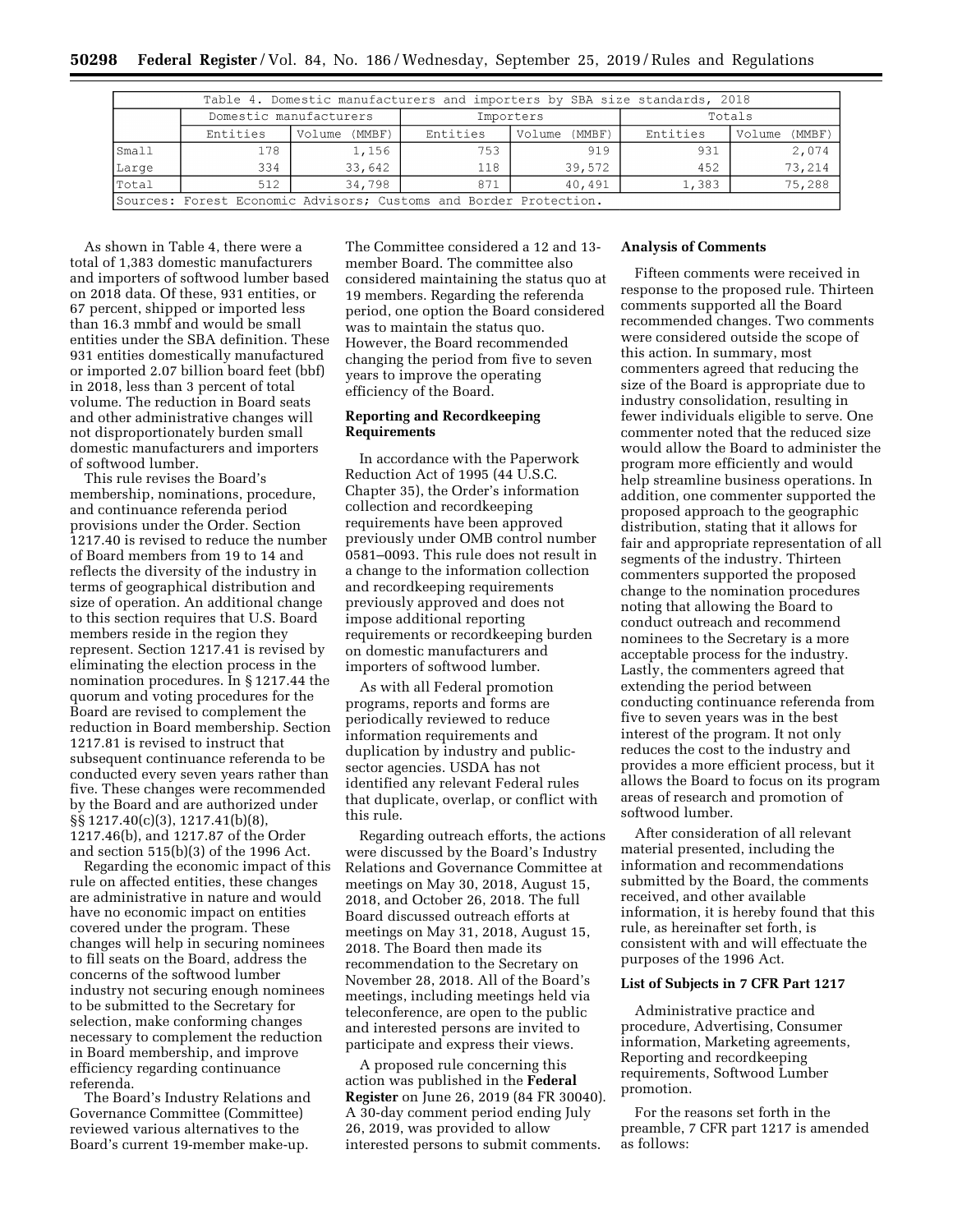## **PART 1217—SOFTWOOD LUMBER RESEARCH, PROMOTION, CONSUMER EDUCATION AND INDUSTRY INFORMATION ORDER**

■ 1. The authority citation for 7 CFR part 1217 continues to read as follows: **Authority:** 7 U.S.C. 7411–7425; 7 U.S.C.

7401.

■ 2. Revise § 1217.40 to read as follows:

#### **§ 1217.40 Establishment and membership.**

(a) *Establishment of the Board.* There is hereby established a Softwood Lumber Board to administer the terms and provisions of the Order and promote the use of softwood lumber. The Board shall be composed of manufacturers for the U.S. market who manufacture and domestically ship or import 15 million board feet or more of softwood lumber in the United States during a fiscal period. Seats on the Board shall be apportioned based on the volume of softwood lumber production that is manufactured and shipped within the United States by domestic manufacturers and the volume of softwood lumber imported into the United States. Seats on the Board shall also be apportioned based on size of operation within each geographic region, as specified in paragraphs  $(b)(1)(i)$  and  $(ii)$  and  $(b)(2)$  and  $(3)$  of this section. For purposes of this section, ''large'' means manufacturers for the U.S. market who account for the top two-thirds of the total annual volume of assessable softwood lumber and ''small'' means those who account for the remaining one-third of the total annual volume of assessable softwood lumber. If there are no eligible nominees for a large or small seat within a region, that seat may be filled by a nominee representing an eligible manufacturer for the U.S. market of any size. Should the size of a manufacturer for the U.S. market change during a member's term of office, that member may serve for the remainder of the term.

(b) *Composition of the Board.* The 2020 Board shall be composed of 16 members. The 2021 Board and each subsequent Board shall be composed of 14 members. The Board shall be established as follows:

(1) *Domestic manufacturers.* For the 2020 Board, 11 members shall represent domestic manufacturers and for the 2021 Board and each subsequent Board, ten members shall represent domestic manufacturers who reside in the following three regions:

(i) Five members shall reside in the U.S. South Region, which consists of the states of Alabama, Arkansas, Florida, Georgia, Louisiana, Mississippi, North Carolina, Oklahoma, South Carolina,

Tennessee, Texas, Virginia, and West Virginia. For the 2020 Board, of these five members, two must represent large and three must represent small domestic manufacturers. For the 2021 Board and each subsequent Board of these five members, two must represent large, two must represent small, and one may represent domestic manufacturers of any size;

(ii) Five members shall reside in the U.S. West Region for the 2020 Board, and for the 2021 Board and each subsequent Board, four members shall reside in the U.S. West Region, which consists of the states of Alaska, Arizona, California, Colorado, Hawaii, Idaho, Montana, Nevada, New Mexico, North Dakota, Oregon, South Dakota, Utah, Washington, and Wyoming. For the 2020 Board, of these five members, four must represent large and one must represent small domestic manufacturers. For the 2021 Board and each subsequent Board, of the four members, two must represent large, one must represent small, and one may represent domestic manufacturers of any size; and

(iii) One member shall reside in the Northeast and Lake States Region, which consists of the states of Connecticut, Delaware, Illinois, Indiana, Iowa, Kansas, Kentucky, Maine, Maryland, Massachusetts, Michigan, Minnesota, Missouri, Nebraska, New Hampshire, New Jersey, New York, Ohio, Pennsylvania, Rhode Island, Vermont, Wisconsin and all other parts of the United States not listed in paragraph (b)(1)(i), (ii), or (iii) of this section. This member may represent domestic manufacturers of any size.

(iv) For the 2021 Board, four members may represent a manufacturer for the U.S. market of any size.

(2) *Importers for the 2020 Board.* Five members shall be importers from the following two regions:

(i) Three members must import softwood lumber from the Canadian West Region, which consists of the provinces of British Columbia and Alberta. Of these three members, two must represent large and one must represent small importers; and

(ii) Two members must import softwood lumber from the Canadian East Region, which consists of the Canadian territories and all other Canadian provinces not listed in paragraph (b)(2)(i) of this section that import softwood lumber into the United States. Of these two members, one must represent large and one must represent small importers.

(3) *Importers for the 2021 Board and each subsequent Board.* Four members shall represent importers. Of these four members, two must represent large, one

must represent small, and one may represent importers of any size. At least three of these members must import softwood lumber from the following regions:

(i) Two members must import softwood lumber from the Canadian West Region, as defined in paragraph (b)(2)(i) of this section; and

(ii) One member must import softwood lumber from the Canadian East Region, as defined in paragraph (b)(2)(ii) of this section.

(c) *Periodic review.* In each five-year period, but not more frequently than once in each three-year period, the Board shall:

(1) Review, based on a three-year average, the geographical distribution of the volume of softwood lumber production that is manufactured and shipped within the United States by domestic manufacturers and the volume of softwood lumber imported into the United States; and

(2) Review, based on a three-year average, the distribution of the size of operations within each region; and

(3) If warranted, recommend to the Secretary the reapportionment of the Board membership to reflect changes in the geographical distribution of the volume of softwood lumber production that is manufactured and shipped within the United States by domestic manufacturers and the volume of softwood lumber imported into the United States. The distribution of volumes between regions and the distribution of the size of operations within regions shall also be considered. The number of Board members may also be changed. Any changes in Board composition shall be implemented by the Secretary through rulemaking.

■ 3. Revise § 1217.41 to read as follows:

## **§ 1217.41 Nominations and appointments.**

Nominations shall be conducted as follows:

(a) The Board shall conduct outreach to all segments of the softwood lumber industry. Softwood lumber domestic manufacturers and importers may submit nominations to the Board. Nominees must domestically manufacture and/or import 15 million board feet or more of softwood lumber per fiscal year;

(b) Domestic manufacturers and importer nominees may provide the Board a short background statement outlining their qualifications to serve on the Board;

(c) Nominees may seek nomination to the Board for all open or vacant seats for which the nominees are eligible;

(d) The Board will evaluate all eligible nominees and submit the name of one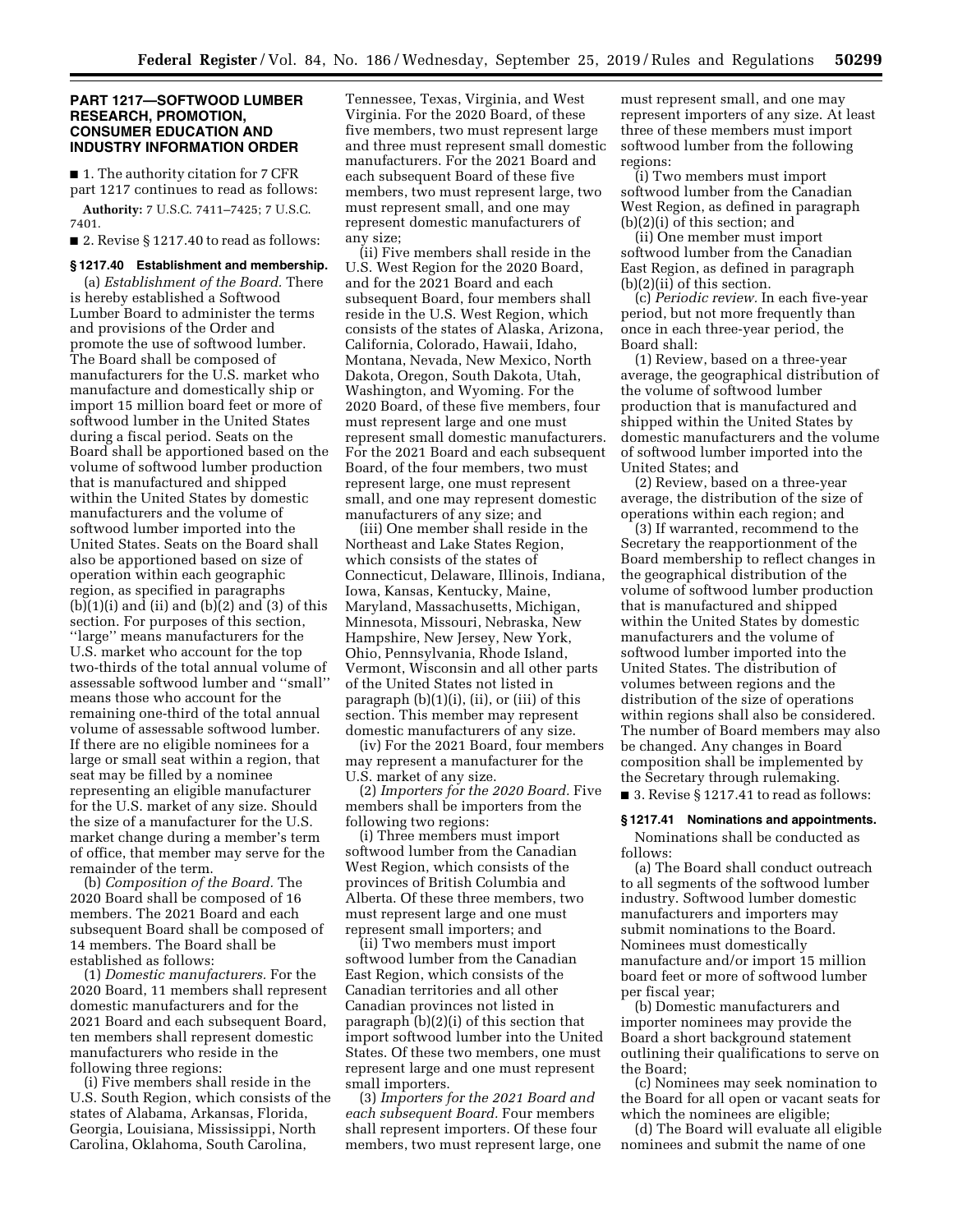nominee for each open seat and the name of one additional nominee for each open seat to the Secretary. Other qualified persons interested in serving in the open seats but not recommended by the Board will be designated by the Board as additional nominees for consideration by the Secretary;

(e) The Board must submit nominations to the Secretary at least six months before the new Board term begins. From the nominations submitted by the Board, the Secretary shall select the members of the Board;

(f) No two members shall be employed by a single corporation, company, partnership, or any other legal entity. This includes subsidiaries and affiliates thereof; and

(g) The Board may recommend to the Secretary modifications to its nomination procedures as it deems appropriate. Any such modifications shall be implemented through rulemaking by the Secretary.

■ 4. Revise § 1217.44 to read as follows:

#### **§ 1217.44 Procedure.**

(a) A majority of Board members (exclusive of vacant seats) will constitute a quorum so long as at least two of the members present are importer members and five of the members present are domestic manufacturers. If participation by telephone or other means is permitted, members participating by such means shall count as present in determining quorum or other voting requirements set forth in this section.

(b) All votes at meetings of the Board, executive committee, and other committees will be cast in person or by electronic voting or other means as the Board and Secretary deem appropriate to allow members participating by telephone or other electronic means to cast votes. Voting by proxy will not be allowed.

(c) Each member of the Board will be entitled to one vote on any matter put to the Board and the motion will carry if supported by a majority of Board members (exclusive of vacant seats), except for recommendations to change the assessment rate or to adopt a budget, both of which require affirmation by at least a majority of Board members plus two (exclusive of vacant seats).

(d) The Board must give members and the Secretary timely notice of all Board, executive committee, and other committee meetings.

(e) In lieu of voting at a properly convened meeting, and when, in the opinion of the Board's chairperson, such action is considered necessary, the Board may take action by mail, telephone, electronic mail, facsimile, or

any other means of communication. Any action taken under this procedure is valid only if:

(1) All members and the Secretary are notified, and the members are provided the opportunity to vote;

(2) A majority of Board members (exclusive of vacant seats) vote in favor of the action (unless a vote of a majority of Board members plus two (exclusive of vacant seats) is required under the Order); and

(3) All votes are promptly confirmed in writing and recorded in the Board minutes.

■ 5. Revise § 1217.52(h) to read as follows:

# **§ 1217.52 Assessments.**

\* \* \* \* \* (h) The HTSUS categories and assessment rates on imported softwood lumber are listed in the following table. A factor shall be used to determine the equivalent volume of softwood lumber in thousand board feet. The factor used to convert one cubic meter to one thousand board feet is 0.423776001. Accordingly, the assessment rate per cubic meter is as follows.

#### TABLE 1 TO PARAGRAPH (H)

| Softwood lumber<br>(by HTSUS No.) | Assessment<br>(\$/cubic meter) |
|-----------------------------------|--------------------------------|
|                                   | 0.1483                         |
| 4407.12.00                        | 0.1483                         |
| 4407.19.05                        | 0.1483                         |
| 4407.19.06                        | 0.1483                         |
| 4407.19.10                        | 0.1483                         |
| 4409.10.05                        | 0.1483                         |
| 4409.10.10                        | 0.1483                         |
| 4409.10.20                        | 0.1483                         |
| 4409.10.90                        | 0.1483                         |
| 4418.99.10                        | 0.1483                         |

\* \* \* \* \* ■ 6. In § 1217.81, revise paragraphs (b)(1) and (2) to read as follows:

#### **§ 1217.81 Referenda.**

- \* \* \* \* \*
	- (b) \* \* \*

(1) For the purpose of ascertaining whether manufacturers for the U.S. market favor the continuation, suspension, or termination of the Order;

(2) No later than seven years after the Order becomes effective and every seven years thereafter, to determine whether softwood lumber manufacturers for the U.S. market favor the continuation of the Order. The Order shall continue if it is favored by a majority of domestic manufacturers and importers voting in the referendum who also represent a majority of the volume of softwood lumber represented in the referendum who, during a

representative period determined by the Secretary, have been engaged in the domestic manufacturing or importation of softwood lumber;

\* \* \* \* \*

■ 7. Revise § 1217.88 to read as follows:

## **§ 1217.88 OMB Control numbers.**

The control numbers assigned to the information collection requirements by the Office of Management and Budget pursuant to the Paperwork Reduction Act of 1995, 44 U.S.C. Chapter 35, are OMB control number 0505–0001 (Board nominee background statement) and OMB control number 0581–0093.

■ 8. Revise § 1217.101(l) to read as follows:

## **§ 1217.101 Definitions.**

\* \* \* \* \* (l) *Softwood lumber* means and includes softwood lumber and products manufactured from softwood as described in section 804(a) within Title VIII (Softwood Lumber Act of 2008 or SLA of 2008) of the Tariff Act of 1930 (19 U.S.C. 1202–1677g), as amended by section 3301 of the Food, Conservation and Energy Act of 2008 (Pub. L. 110– 246, enacted June 18, 2008) and categorized in the following Harmonized Tariff Schedule of the United States (HTSUS) numbers— 4407.11.00, 4407.12.00, 4407.19.05, 4407.19.06, 4407.19.10, 4409.10.05, 4409.10.10, 4409.10.20, 4409.10.90, and 4418.99.10. Domestic product that cannot be categorized in the referenced HTSUS numbers if it were an import is not covered under the Order. Further, softwood lumber originating in the United States that is exported to another country and shipped back to the United States is also covered under the Order, provided it can be categorized in the referenced HTSUS numbers. Additionally, articles brought into the United States temporarily and for which an exemption is claimed under subchapter XIII of chapter 98 of the HTSUS are exempted from the SLA of 2008 and are not covered under the Order.

\* \* \* \* \*

■ 9. Revise § 1217.108 to read as follows:

## **§ 1217.108 OMB control number.**

The control number assigned to the information collection requirement in this subpart by the Office of Management and Budget pursuant to the Paperwork Reduction Act of 1995, 4 U.S.C. is OMB control number 0581– 0093.